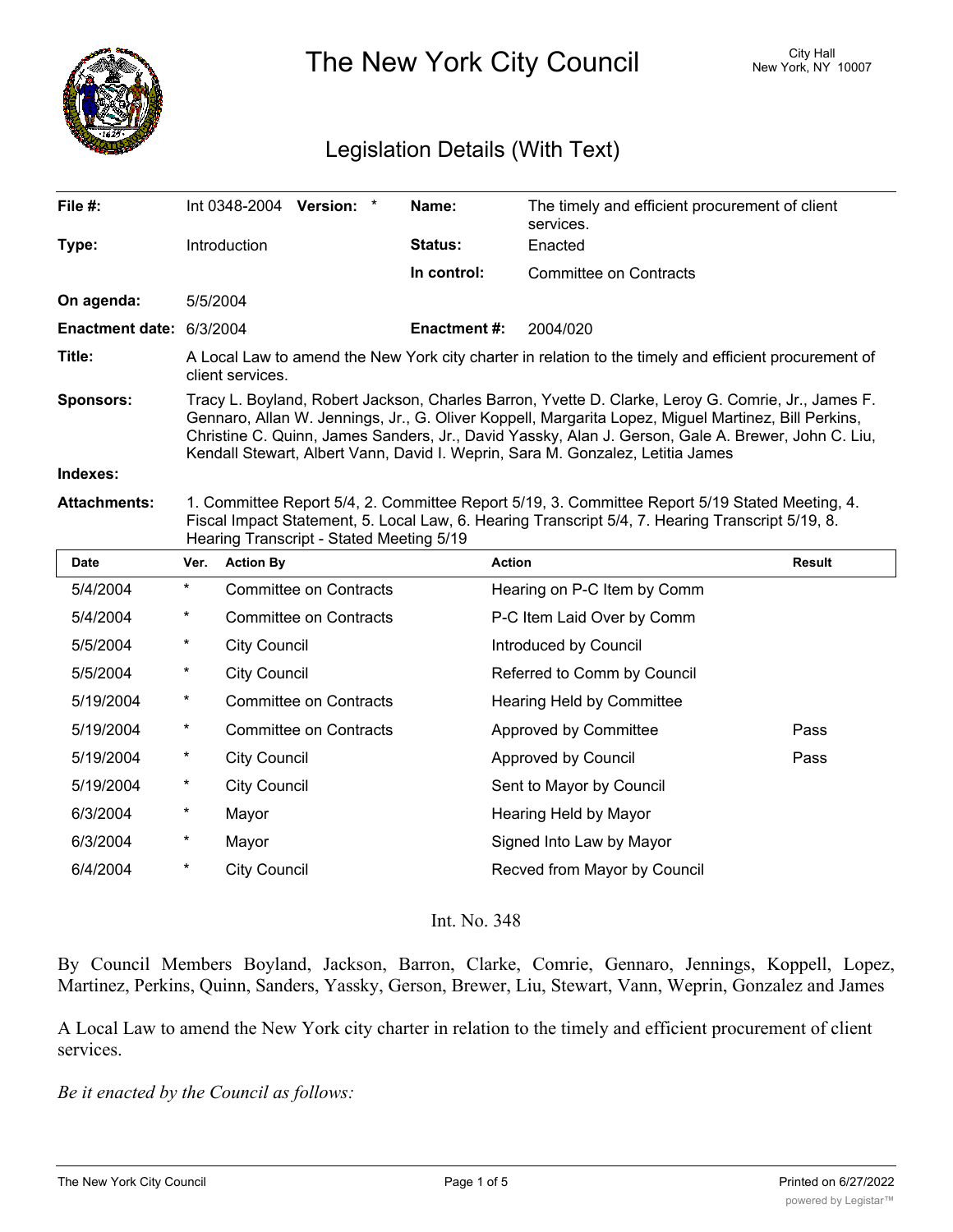## **File #:** Int 0348-2004, **Version:** \*

Section 1. Section 311 of the New York city charter, as added by vote of the electors of the city of New York at a general election held on November 7, 1989, paragraph 6 of subdivision b as amended by local law number 34 for the year 2002, and subdivision c as amended by local law number 91 for the year 1996, is amended to read as follows:

§ 311. Procurement Policy Board. a. There shall be a procurement policy board consisting of five members, three of whom shall be appointed by the mayor and two of whom shall be appointed by the comptroller. Each member shall serve at the pleasure of the appointing official. Members shall have demonstrated sufficient business or professional experience to discharge the functions of the board. At least one member appointed by the mayor and one member appointed by the comptroller shall not hold any other public office or public employment. The remaining members shall not be prohibited from holding any other public office or employment provided that no member may have substantial authority for the procurement of goods, services or construction pursuant to this chapter. The mayor shall designate the chair.

b. The board shall promulgate rules as required by this chapter, including rules establishing:

1. the methods for soliciting bids or proposals and awarding contracts, consistent with the provisions of this chapter;

2. the manner in which agencies shall administer contracts and oversee the performance of contracts and contractors;

3. standards and procedures to be used in determining whether bidders are responsible;

4. the circumstances under which procurement may be used for the provision of technical, consultant or personal services, which shall include, but not be limited to, circumstances where the use of procurement is (a) desirable to develop, maintain or strengthen the relationships between non-profit and charitable organizations and the communities where services are to be provided, (b) cost-effective, or (c) necessary to (i) obtain special expertise, (ii) obtain personnel or expertise not available in the agency, (iii) to provide a service not needed on a long-term basis, (iv) accomplish work within a limited amount of time, or (v) avoid a conflict of interest;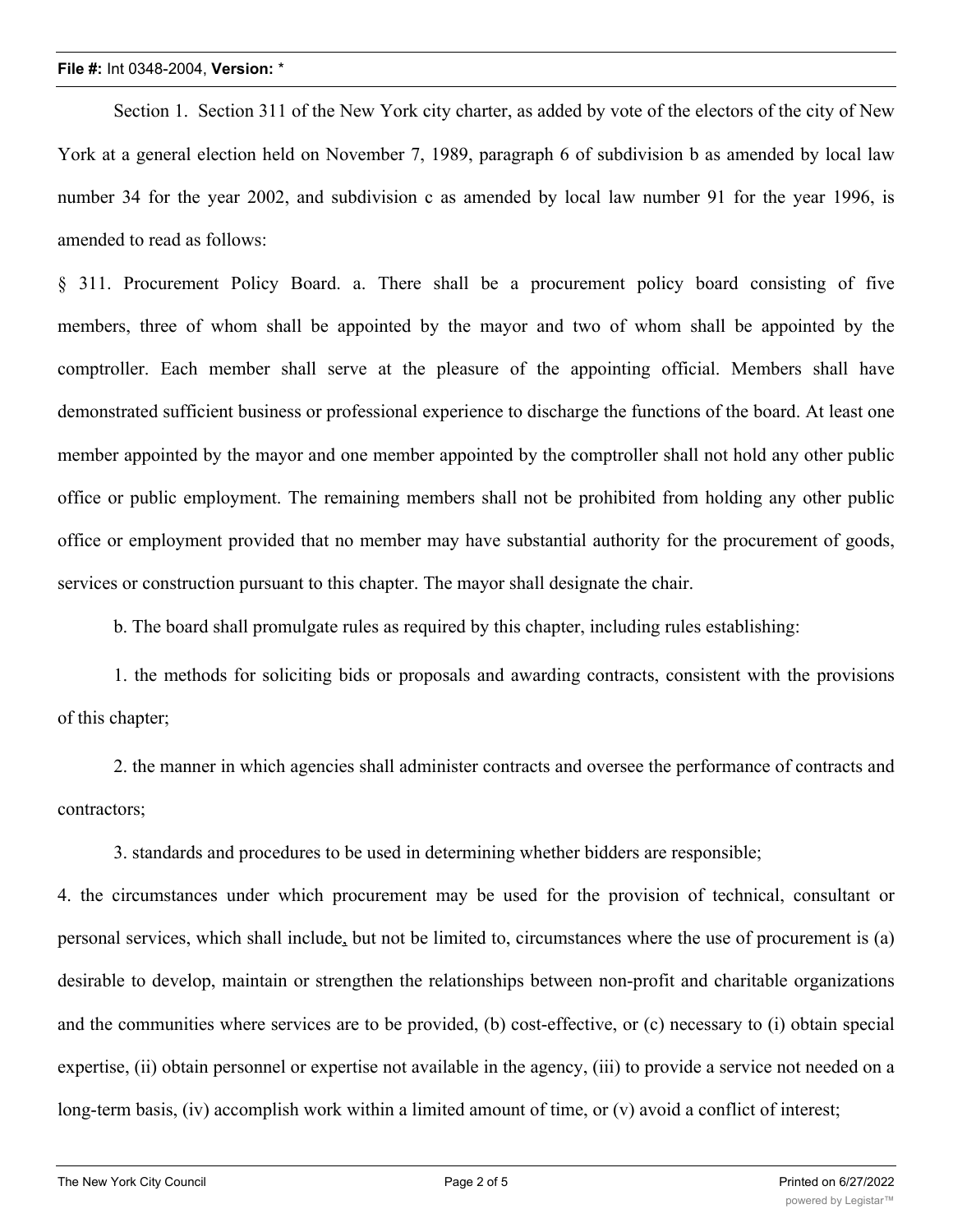## **File #:** Int 0348-2004, **Version:** \*

5. the form and content of the files which agencies are required to maintain pursuant to section three hundred thirty-four and such other contract records as the board deems necessary and appropriate;

6. the time schedules within which city officials shall be required to take the actions required by this chapter, sections thirteen hundred four and thirteen hundred five, or by any rule issued pursuant thereto, in order for contracts to be entered into, registered or otherwise approved, and [recommended] time schedules within which city officials should take action pursuant to any other provision of law or rule regarding individual contracts, which rules shall specify the appropriate remedies, including monetary remedies, for failure to meet the terms of any applicable schedule for taking

such actions. The board may set forth exceptions to these rules. The promulgation of rules defining time schedules for actions by the division of economic and financial opportunity of the department of small business services and the division of labor services of such department shall require the approval of each division, as such rules pertain to actions required of such divisions, prior to the adoption of such rules by the procurement policy board;

7. procedures for the fair and equitable resolution of contract disputes; and

8. such other rules as are required by this chapter.

c. The board may promulgate such additional rules, policies and procedures consistent with and as may be necessary to implement the provisions of this chapter. The board shall annually review all of its rules, policies and procedures and make such revisions as the board deems necessary and desirable. Nothing herein shall prevent the board from reviewing its rules, policies and procedures, and making such revisions as the board deems necessary and desirable, more than once per year.

d. The board shall promulgate rules to facilitate the timely and efficient procurement of client services, and to ensure that such contracts are administered in the best interests of the city. Such rules shall include but not be limited to: (i) rules authorizing city agencies to meet annual financial audit requirements through the acceptance of consolidated audits across multiple contracts and multiple agencies; (ii) rules providing for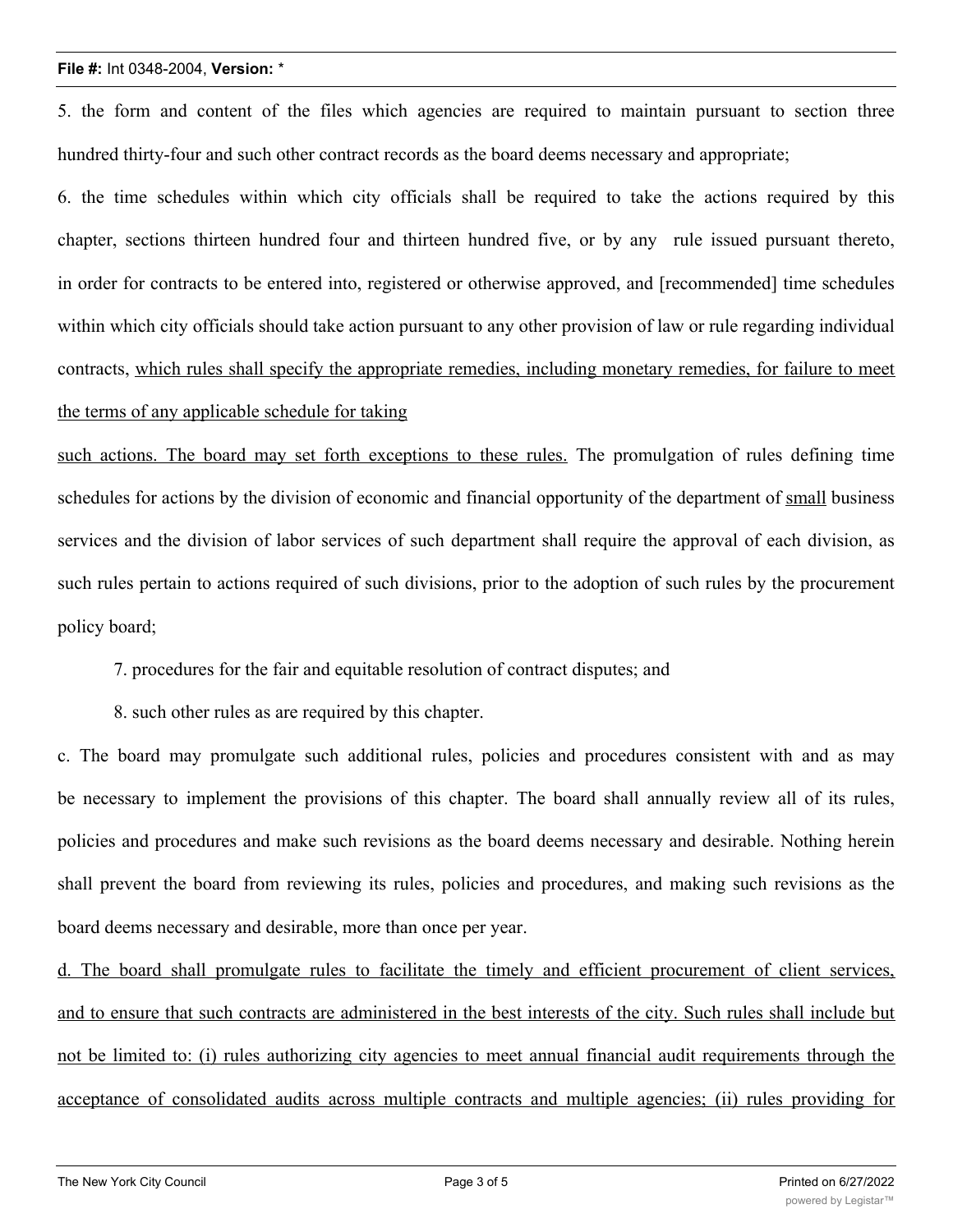expedited renewal or extension of existing client services contracts; (iii) rules mandating the promulgation of draft and final contract plans by all agencies procuring client services.

e. The board shall submit an annual report to the mayor, comptroller, and council setting forth the professional standards for agency contracting officers adopted by the mayor, including any applicable certification process.

[d] f. In the promulgation of any rules pertaining to the procurement of construction or construction related services, the board shall consult with any office designated by the mayor to provide overall coordination to the city's capital construction activities.

[e] g. The board shall make such recommendations as it deems necessary and proper to the mayor and the council regarding the organization, personnel structure and management of the agency procurement function including, where appropriate, recommendations for revision of this charter or local laws affecting procurement by the city. Such reports may include recommendations regarding agency use of advisory groups to assist in preparation of bids or proposals and selection of contractors. The board shall also review the form and content of city contract documents and shall submit to the law department recommendations for standardization and simplification of contract language.

[f] h. The board shall not exercise authority with respect to the award or administration of any particular contract, or with respect to any dispute, claim or litigation pertaining thereto.

§ 2. Section 332 of the New York city charter, as amended by vote of the electors of the city of New York at a general election held on November 7, 1989, is amended to read as follows:

§ 332. Payments procedure. The procurement policy board shall promulgate rules for the expeditious processing of payment vouchers by city agencies and departments including (i) the maximum amount of time allowed for the processing and payment of such vouchers from the later of (a) the date such vouchers are received by the agency, or (b) the date on which the goods, services or construction to which the voucher relates have been received and accepted by the agency, (ii) a program for the payment of interest, at a uniform